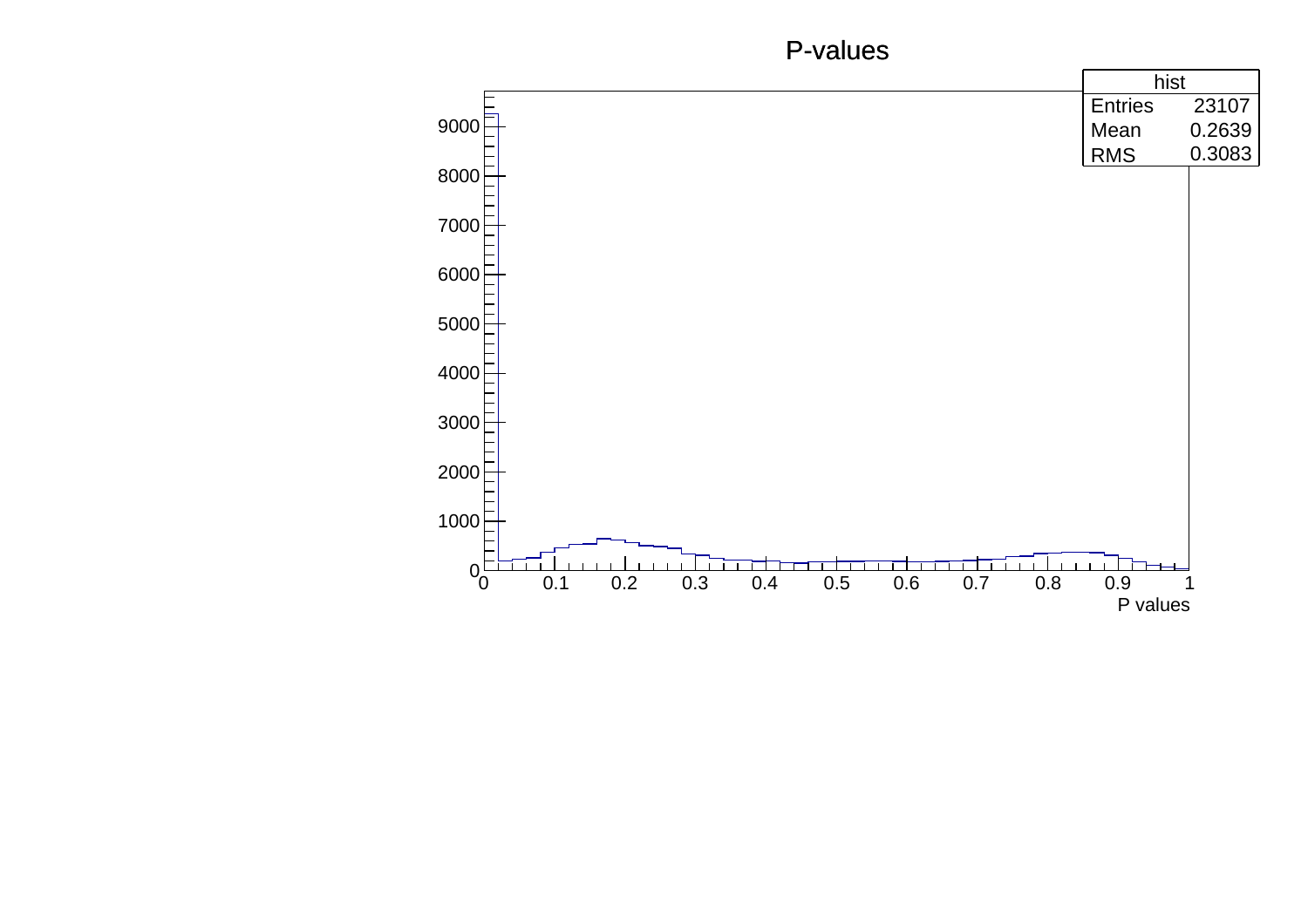P-values wrt TOF momentum



P-values wrt Tku momentum



P-value at TKU P-value at TKU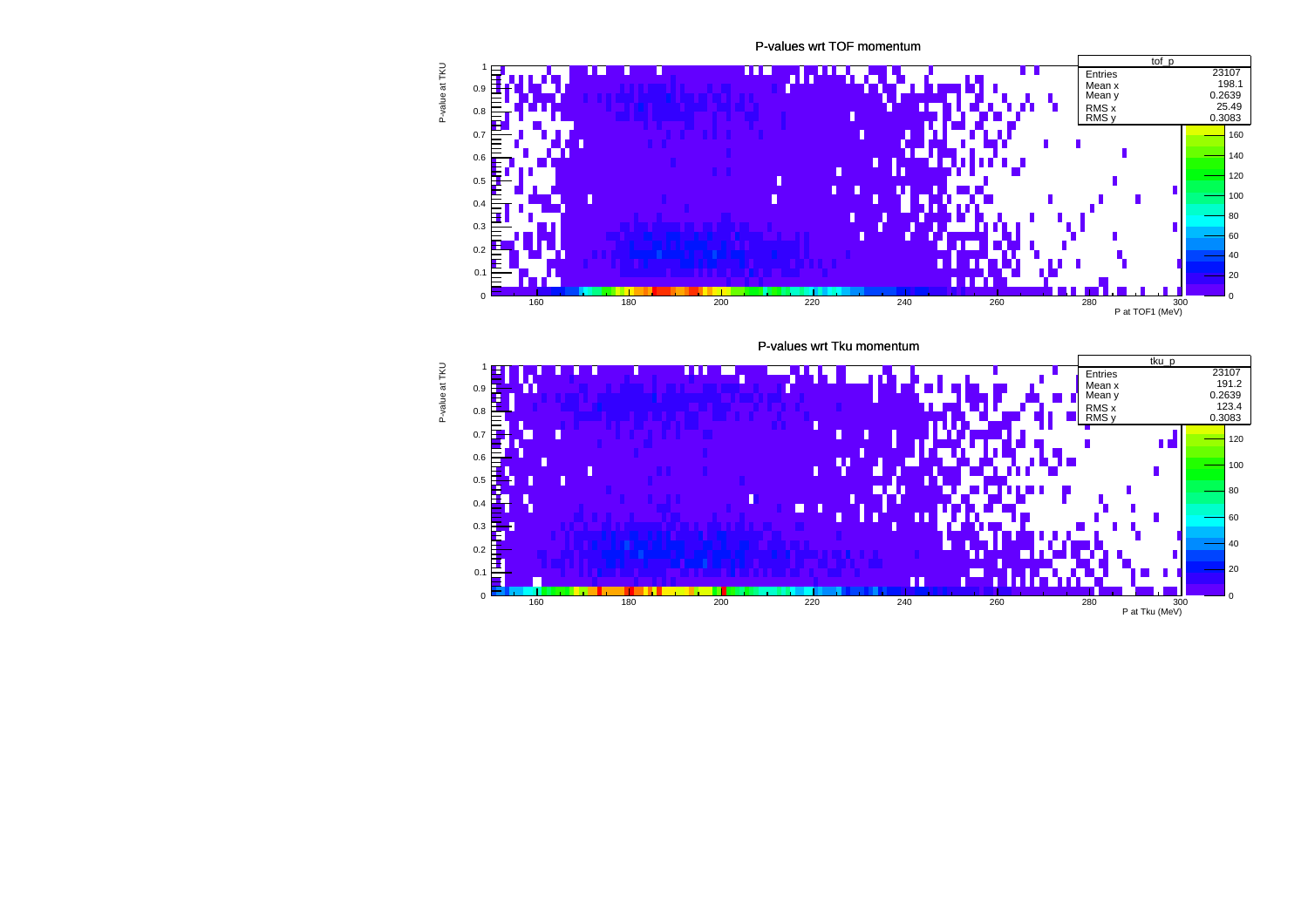

P-values wrt Tku momentum



P-values wrt Tku momentum



P-values wrt Tku momentum

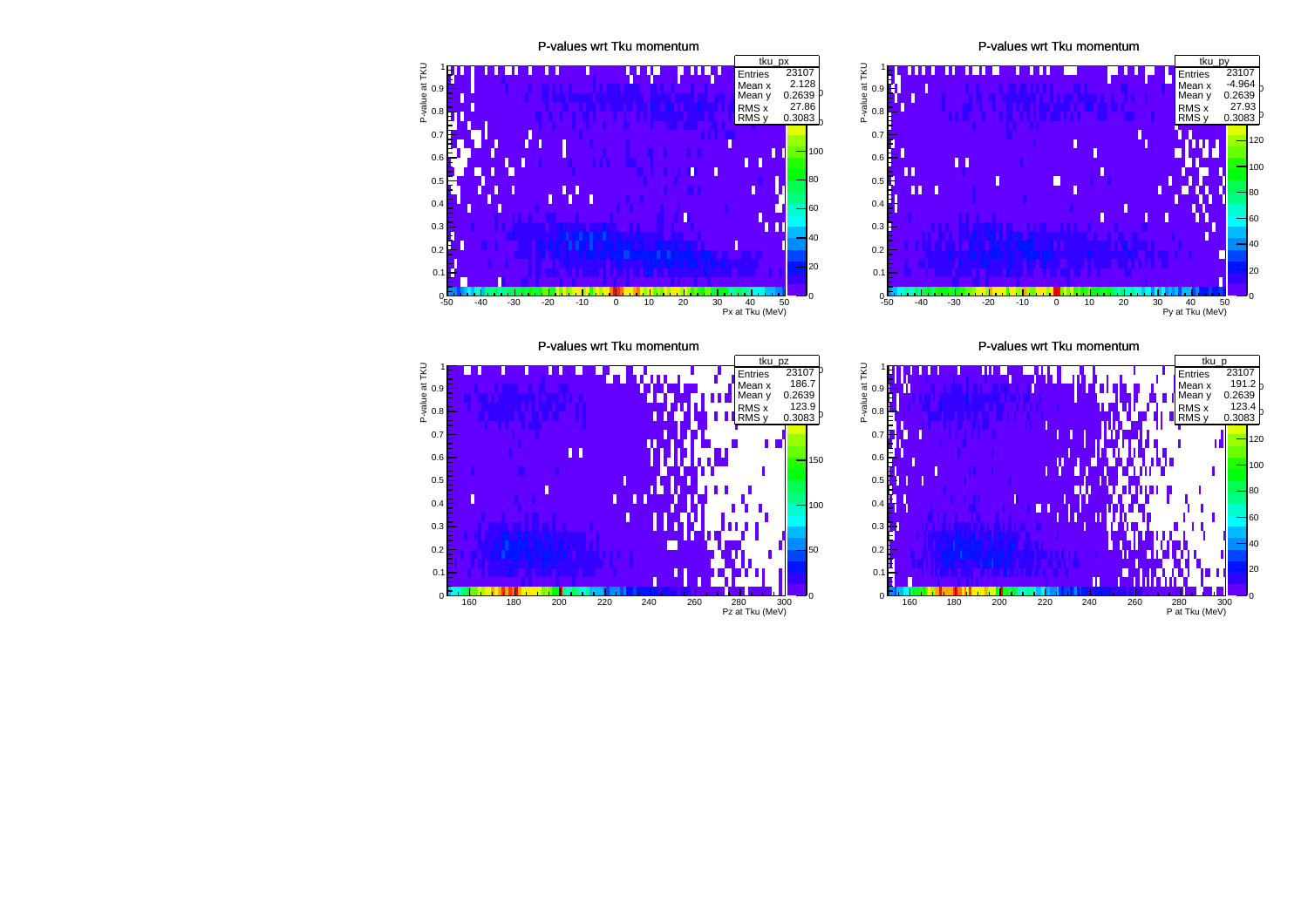P at TOF1 (No P-value cut)

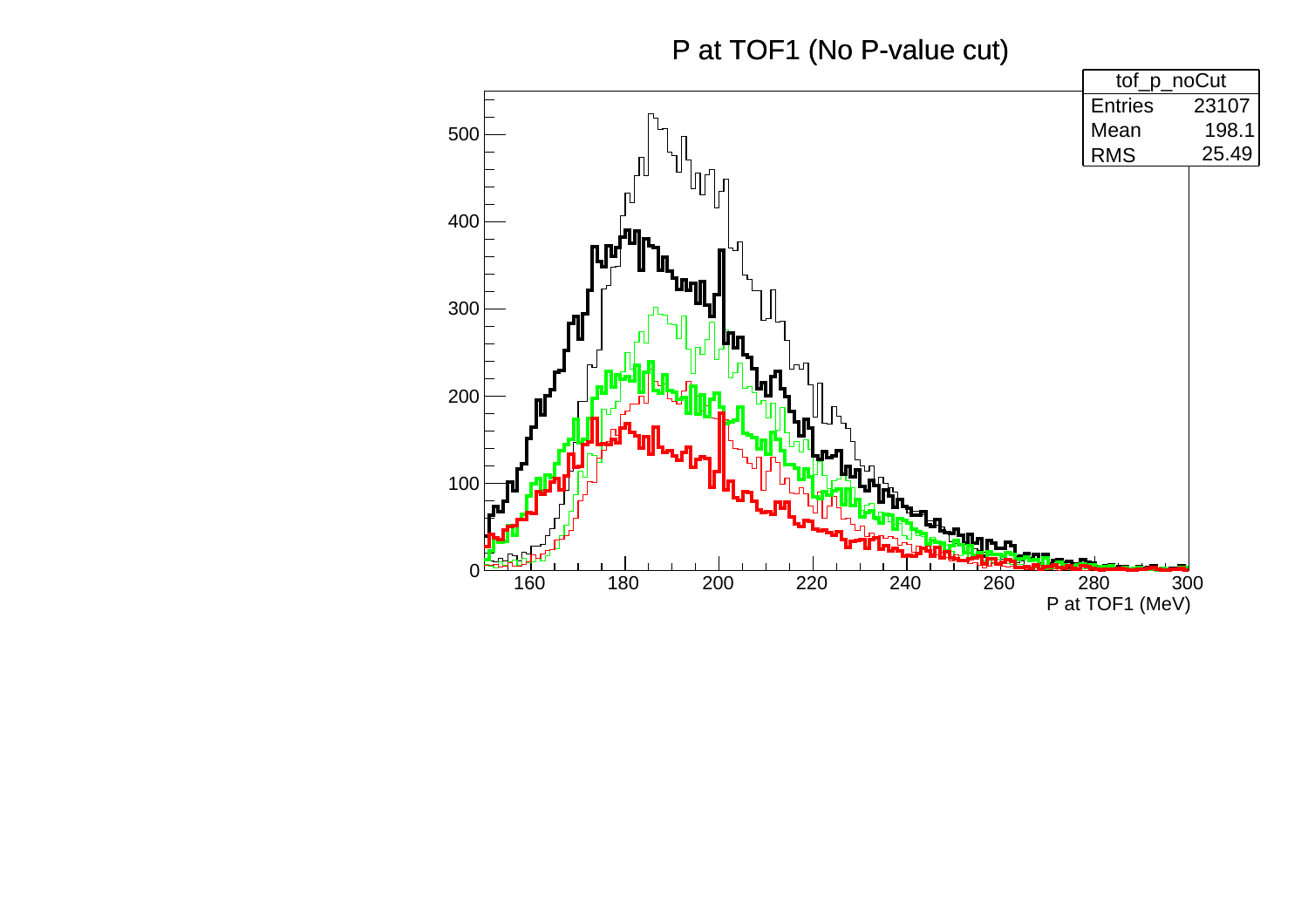P at TOF1 (No P-value cut)

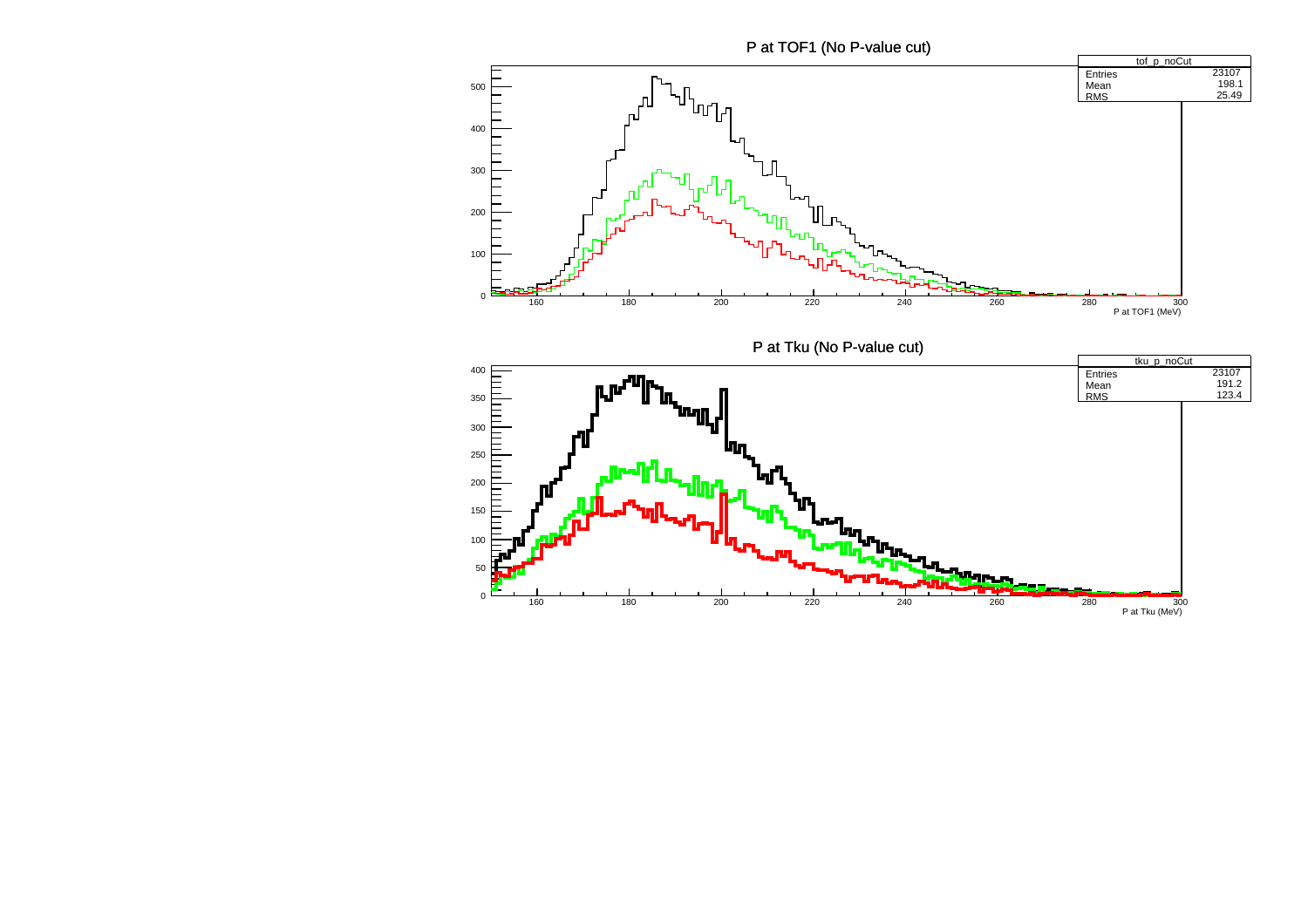